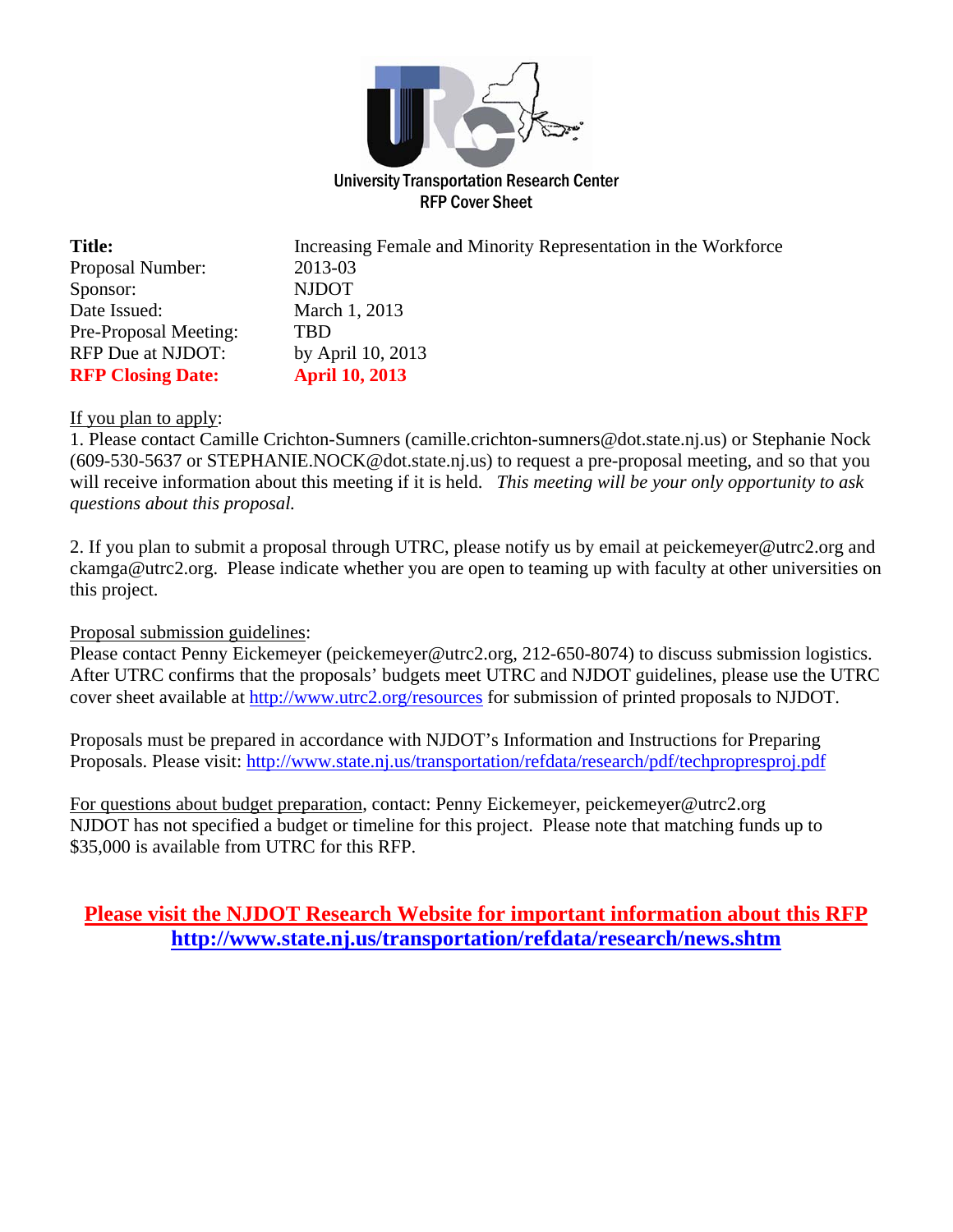**Date of RFP 3/1/2013**

**New Jersey Department of Transportation Bureau of Research RESEARCH PROJECT Request for Proposals 2013 Program**

**Closing Date 4/10/2013**

# **Increasing Female and Minority Representation in the Workforce**

# **Project No. 2013-03**

(Proposals must be prepared in accordance with NJDOT's *Information and Instructions for Preparing Proposals.* Please visit:

*http://www.state.nj.us/transportation/refdata/research/pdf/techpropresproj.pdf Revised Proposal Evaluation Forms are available for your information on the website.*)

Proposals will be based on the merit of the information contained in the proposal. Budgets will be evaluated separately. Please place three (3) copies of the budget for this project in a separate sealed envelope.

### **1. RESEARCH PROBLEM STATEMENT, BACKGROUND AND OBJECTIVES**

Evaluate NJDOT's existing female and minority employee breakdown as well as female and minority recruitment and retention procedures. Compare the distribution of females and minorities at NJDOT to the distributions at other DOTs, university engineering programs (particularly graduating classes), and the engineering workforce as a whole. Review and determine methods utilized by other DOT's that have been successful at attracting and retaining females and minorities. Identify tools to improve female and minority recruitment and retention at NJDOT.

We expect to obtain information on the population of minority and female engineers by geographic area and college/university; identify potential methods for targeted recruitment; obtain recommendations for retaining minorities once recruited; how and what other DOTs are doing in the areas of recruitment and retention; obtain a strategic plan for recruitment and retention; and interview/survey recently hired employees regarding long term plans for employment at NJDOT.

#### **2. TASKS**

[Provide a listing of appropriate general tasks divided into phases based on types of work (e.g., laboratory, field) or by year (e.g., year 1, year 2) or other appropriate milestones]

*The NJDOT is seeking the insight of proposal responders on how best to achieve the research objectives. Proposers are expected to describe a research effort that can realistically be accomplished as expeditiously as possible. Proposals must present the proposers' current thinking in sufficient detail to demonstrate their understanding of the problem and the soundness of their approach for conducting the required research.*

### **PHASE I – Literature Search**

Conduct a literature search of the current state of the practice.

After the award of the project, a more comprehensive literature search should be conducted. At the completion of this literature search, the PI will make a presentation to the Research Project Selection and Implementation Panel to discuss their findings and to discuss the appropriate research approach.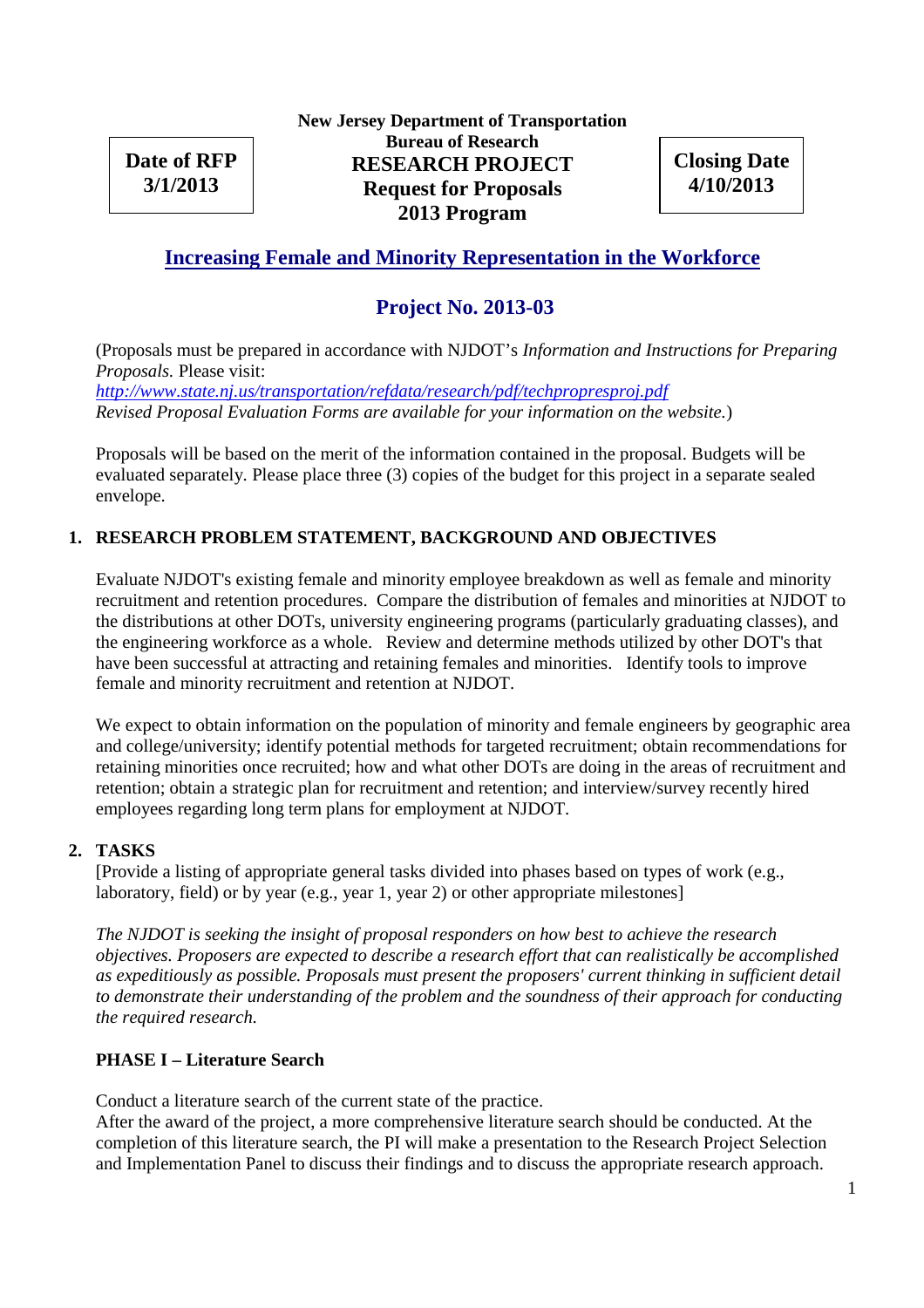## **PHASE II – Research Approach and Anticipated Results**

Clear description of how you will solve the problem and implement anticipated findings. Work may be divided into phases (e.g., Laboratory, Field or Year 1, Year 2) as necessary to clarify tasks. *Exit Criteria* must be developed during this phase.

## TASKS:

1. Clearly define the nature and scope of the problem, and sub-problems, your proposal will address.

2. Conduct a literature search of existing practices that have been effective in achieving the proposers' goals and objectives. After the award of the project, a more comprehensive literature search should be conducted.

3. Present the proposers' goals and objectives.

4. Provide specific activities with explanations of how each activity supports a particular objective and how each objective contributes to achieving the proposers' goals.

5. Collect and analyze data required to develop project recommendations and recommendation indicators.

6. Provide a set of recommendations and recommendation measures or indicators that can be used to assess how well the goals and objectives have been met when each project recommendation is implemented:

a. Identify targets or specific levels of achievement that the proposers can hope to realize through implementation of the project recommendations.

b. Identify comparative standards or data values that are used as a standard of achievement for a particular indicator or outcome.

c. Identify baselines or data values that are gathered to provide a comparison for assessing project recommendation impacts.

7. Provide an assessment of how the activities selected supported the proposers' objectives and goals. 8. Submit quarterly progress reports and present the report findings at Research Bureau's quarterly meetings to the customers and RPM

### **3. IMPLEMENTATION AND TRAINING PLAN**

The PI must meet with the Research Project Selection and Implementation Panel (RPSIP) and other NJDOT units to present the findings and as appropriate train these personnel in the use the project results.

#### **The PI will develop an implementation plan as per the guidelines provided by NJDOT Research Bureau.**

### **4. DELIVERABLES:**

[List of minimum deliverables necessary to complete the project]

- Presentation of Summary of Literature Search Results
- $\triangleright$  Discussion to Support and Refine the Project Tasks
- $\triangleright$  Project work plan.
- $\triangleright$  Technical Memorandum on the survey results
- $\triangleright$  Technical memorandum on the measures that are working or not working
- $\triangleright$  Technical memorandum on actions taken
- $\triangleright$  Interim Status reports suitable for Senior Leadership if required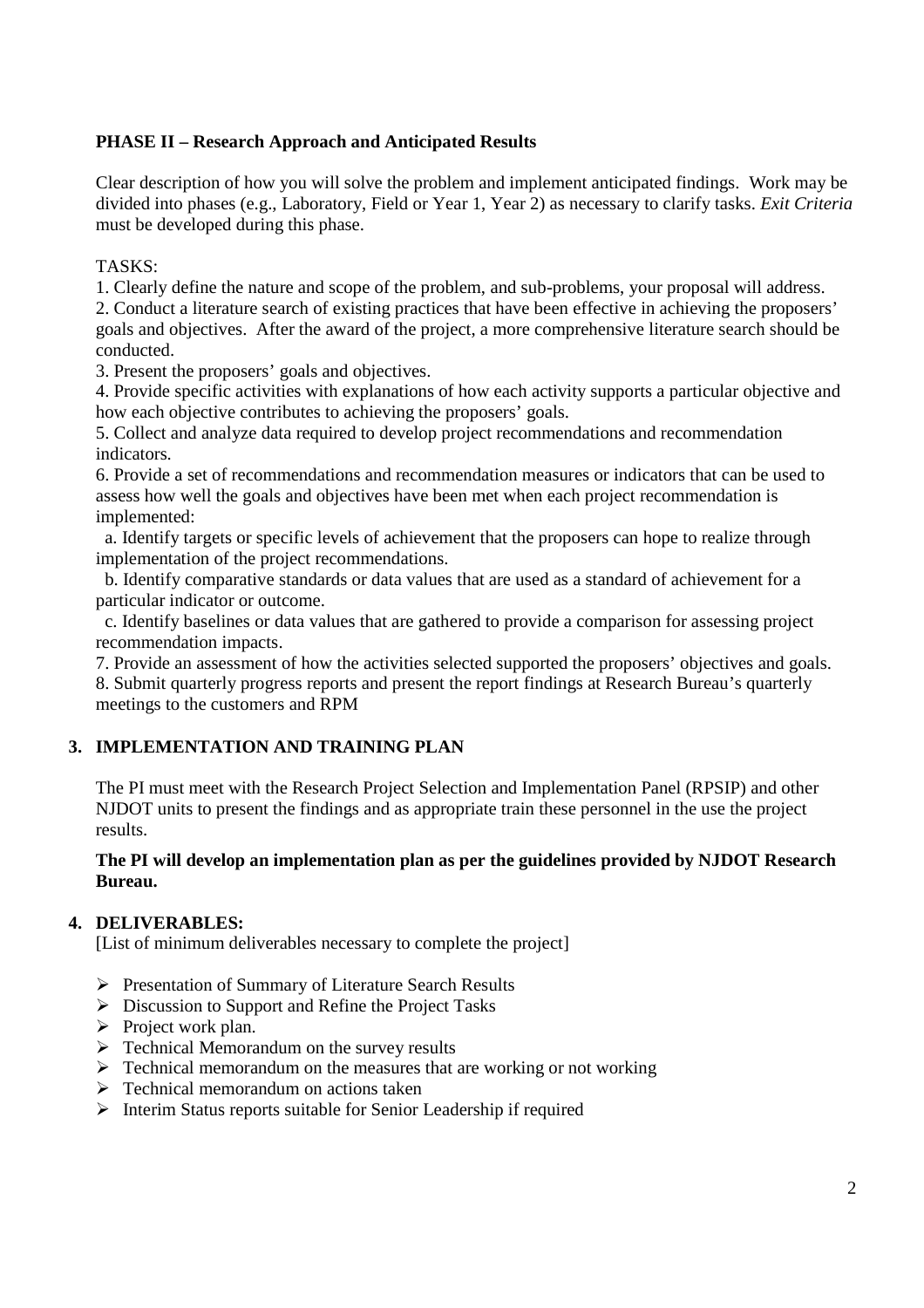- $\triangleright$  Quarterly Reports and Final report with appropriate tables, graphs and charts in hard copy version, PDF file format, Word, and on CD ROM. Two copies plus one per RSIP member of each presentation, technical memorandum, draft final report and Final Report (plus 10 copies).
- $\triangleright$  The Final Report and Tech Brief are due three (3) months before the end date of the project to allow time for review by the Research Project Selection and Implementation Panel. The Final Acceptance will be granted upon receipt of ten copies of the approved final report.

## **5. CONTRACT TIME**:

The PI must provide the anticipated research study duration based on the proposed tasks. Consideration should be given to potential impediments so that adjustments are incorporated into the schedule minimizing the need for time extensions.

### **A 12 - 24 months time frame would be preferred.**

### **6. CONTACTS:**

Questions on this topic **shall not** be directed to any Research Project Manager, Research Customer, or any other NJDOT person. All questions are to be directed to Camille Crichton-Sumners by sending an email to Camille.CrichtonSumners@dot.state.nj.us, or by phone (609-530-5966).

A meeting may be scheduled with interested parties after the RFP's are distributed to refine the objectives and deliverables and to promote a better understanding of the research needs. **This must be requested on or before March 9, 2012**.

# **7. DEADLINE**

**Proposals (10 single-bound copies) are due at the NJDOT Bureau of Research**

# **no later than 5:00 p.m. on 4/10/2013**

**Authorization to Begin Work: 6/3/2013** estimated

#### **8. PROPOSAL DELIVERY INSTRUCTIONS:**

**For private, paid messenger services such as Federal Express, DHL, UPS, etc., or for hand-carried deliveries:**

2013 PROPOSAL-NJDOT New Jersey Department of Transportation Bureau of Research 1035 Parkway Avenue Trenton, New Jersey 08625-0600

#### **For U.S. Postal Service mail:**

New Jersey Department of Transportation ATTN: Camille Crichton-Sumners Manager, Bureau of Research  $P \cap \overline{Box}$  600